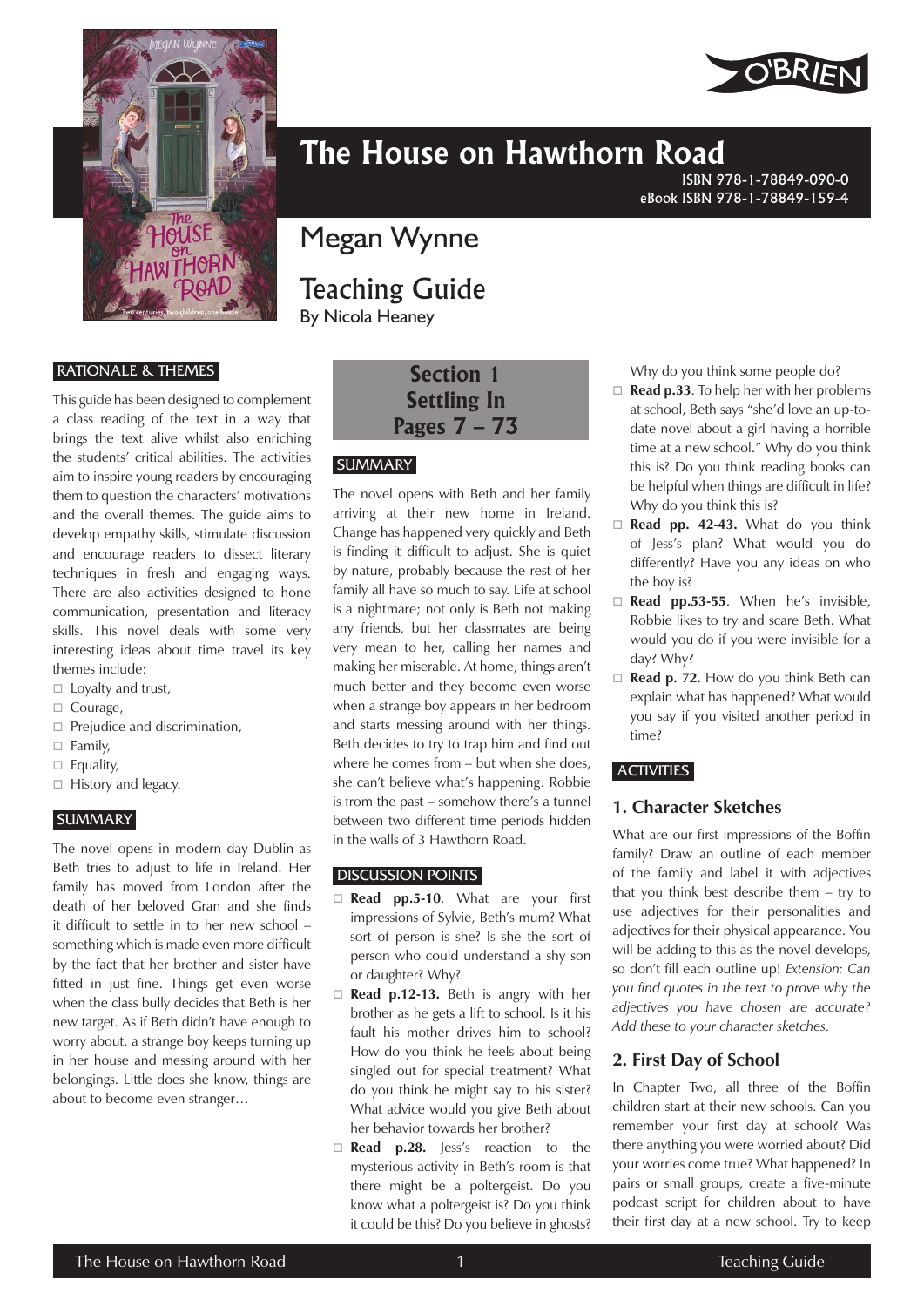it light-hearted – maybe add some funny stories and anecdotes.

### **3. Asking For Advice**

Beth is finding it very difficult to make friends at school, especially as some of the other girls are being very mean to her. What advice would you give her to help her make more friends? Are there any changes she could make to her behaviour? Do you think she is right when she worries that Aisha might think she is weak for not standing up to Grainne? In pairs or small groups, one person should take the role of Beth and the other the role of someone offering advice. Act out a conversation where Beth asks for some advice on how to settle in to her new school.

### **4. Family Meals**

Is it important to eat together as a family? Why? Beth complains that food is either sandwiches or takeaways. What simple meals could they create as a family that would be healthy and nutritious and easy for Jess, Cormac or Beth to make if their parents were busy. Work in small groups to create a little recipe book of a week's meals for a family of five. Try visiting supermarket websites like Sainsbury's or Tesco for ideas.

### **5. Time Travel**

Beth follows Robbie and ends in a different time period. Why do you think time travel is so interesting? If you could go back in time, where would you go? Why? What would you do? Imagine your school has been given a time machine and your class is allowed to use it – but only once. Write a speech to deliver to the rest of the class persuading them that your idea is the best. Use as much persuasive language as you can – try to think about what might persuade your classmates to choose your idea.

### **6. Robbie's Character**

When she visits Robbie in his home, Beth learns more about the sort of boy he is. He seems to be two different people – the naughty boy that annoys everyone and something else. What are your impressions of him? Write a character study of the sort of boy he is, making sure you use and explain at least five quotes from the book so far. *Extension: Why do you think he is so naughty?*

# **Section 2 Life Swap Pages 73 - 159**

## **SUMMARY**

Beth's situation has grown even more desperate. Grainne O'Reilly is making her life miserable at school and Robbie is making things difficult at home. Worst of all, she has no one to talk to – until Jess comes with her through the wall into the 1950s. Although she's glad to have someone to share the adventure with, Beth suspects that Jess is more interested in Robbie's handsome brother Jack than hanging out with her sister. Beth's dad falls ill and is rushed to hospital. While her mother goes with him, the three siblings take another trip back in time. Beth's friendship with Robbie develops and they soon end up helping each other with their problems. However, things take a turn for the worse when Robbie's family follow him through the wall and end up trapped in the modern world.

### DISCUSSION POINTS

- □ **Read p.74.** Jess reveals to Beth that she's miserable. Did you expect her to be so sad? Why do you think people hide their true feelings about things? Is this a good thing? Why do you think it might be important to be honest about your feelings with people you trust?
- **Read pp. 79-81.** What do you think of Gran's advice? Do you have someone who always gives good advice? How do you think Jess feels when Beth agrees to help? Do you think this will help their relationship?
- **Read pp. 91-93.** What do you know about dyslexia? Why is it so important that people with dyslexia are supported at school? Why do you think Robbie's teachers may not understand? What do you think Beth has planned to help him?
- □ **Read p. 102.** Beth's dad is about to tell her about how he dealt with bullies before he falls sick. What do you think he is going to say? How do you think people should deal with bullies?
- **Read p. 109.** Do you think it is a good idea for Beth to bring Robbie to school with her? What sort of things might happen? What do you think Robbie will make of her school? What sort of things would you tell him to look out for in a modern school environment?
- **Read pp. 117-119.** Do you think it is a good idea for Beth to help Robbie in his exams? Why is it important that people

who need it are offered the use of a scribe in exams? How would you explain it to Robbie's teachers?

- **Read pp. 125-128**. What is Robbie's school like? Does it seem like somewhere you would want to go to school? Why? How is it different from school nowadays? Which do you prefer? Why? If you could change one thing about modern school, what would it be?
- □ **Read pp. 145-146.** Robbie's family end up in the modern world and are amazed by the things in Beth's room – particularly her mobile phone. Think about your own bedroom and home. What other things do you think someone from the 1950s would be amazed by? Why?
- **Read pp. 150-156.** What are your impressions of Robbie's mother? Do you think her life would be improved if she lived in the modern day? Why?

### **ACTIVITIES**

#### **1. Sisters**

On pages 73–77, Beth thinks about all the things that are making her miserable. She is upset that she is no longer close with her sister and has no-one to talk to. What do you think would help the sisters become close again? Imagine you are Beth. Write a letter to Jess explaining how you feel. Make sure you mention your surprise at hearing how upset and unhappy Jess has been.

### **2. Drama**

What do you think happens when Cormac, Jess and Beth visit Robbie and his siblings on page 105? Don't forget this is Cormac's first trip so think about his initial reactions. Work in small groups and create a script of what happens. What sort of thing do you think families did in the evenings before television? How do you think Beth, Jess and Cormac will react to family life in a different time? Will they let the others see them or will they stay hidden? In your groups, practise performing your script to show the rest of the class.

### **3. Revenge on Grainne**

Unsurprisingly, Robbie makes fun of Grainne, pulling her chair away and tying her laces together so Grainne gets in trouble and looks foolish in front of the others. Work in small groups and choose three or four scenes. Freeze frame them. Think about how no one but Beth knows what is going on – how will her facial expressions show this? Remember no one else can see Robbie, so everyone is probably very confused.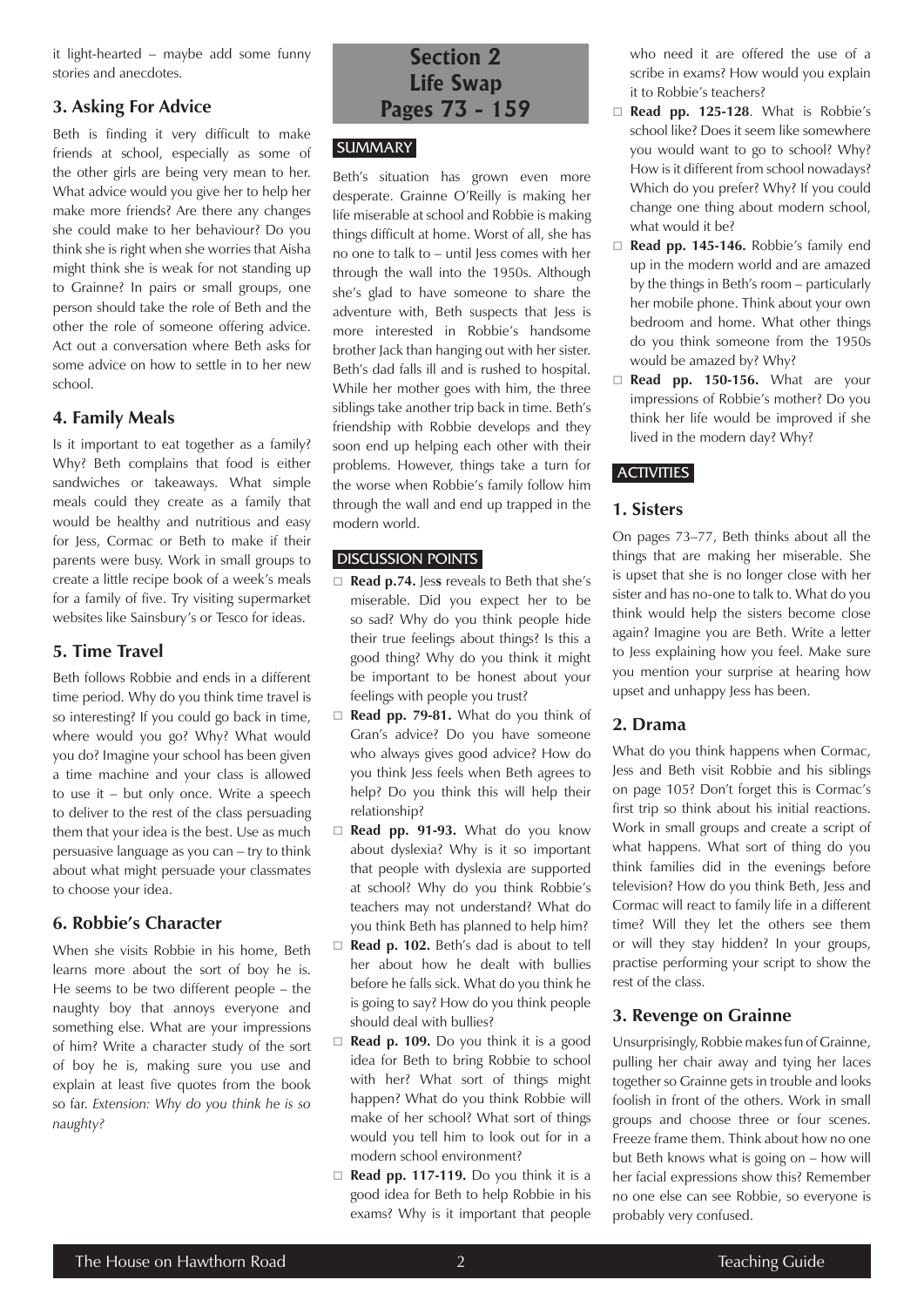# **4. Traffic-Free Zone**

On page 125, Beth is surprised by how quiet the roads are as she walks to school with Robbie and his friends. Can you imagine a world without cars? What would it be like? How could people get around? Do you think less traffic is a good thing? Work in small groups to create a map of your local area, but so that other forms of transport are used to get around.

# **5. Bully**

For Robbie, it's very simple what Beth needs to do – she needs to stand up to Grainne. Do you think it's that easy? Work in pairs or on your own to create a guide to dealing with bullies. Try and explore why some people might bully others and the sorts of things that students should do to help each other if they notice someone else is being bullied.

# **6. School Meals**

While stuck in the cupboard at Robbie's school, Beth wonders about the quality of the school lunches. Why is it so important that schools offer a balanced diet for children at school? Work in small groups to create a healthy menu for school menus for a week. Try and think about how each lunch should contain a balance of different foods and remember that schools operate on e budget.

# **Section 3 Trapped in Time Pages 160 - 213**

### **SUMMARY**

After the lightning has destroyed part of the house, Robbie and his family have become trapped in 2019 and find the modern world strange and a bit scary. Isabelle in particular finds the way in which Sylvie behaves to be very different and a bit strange, which causes quite a lot of tensions between the two women. Things are also difficult between Cormac and Robbie and Robbie's need to find out how everything works leads to some expensive breakages. Beth's father comes out of hospital and is surprised to find his house full of strangers. Meanwhile, back in the 1950s, Robbie's father is heartbroken by the disappearance of his whole family. The police are interested in what he knows and he has to convince them that he is not responsible. Robbie accompanies Beth to school, fully visible, and is so angered by Grainne's teasing that he decides to get revenge. But they make a sad and surprising discovery which changes the way they see the school bully.

### DISCUSSION POINTS

- □ Read pp. 160-63. Robbie's family are amazed by all the traffic and cars. What do you think life in 2070 would be like? How would we move around? Why do you think Tomi is surprised by the fact that the guards were female and pretty? Were you surprised to read this?
- □ **Read pp. 179-180.** Robbie reveals to Beth that he is sad that other people don't understand how his brain works. Why do you think he thinks other people believe him to be 'stupid'? What advice would you give him?
- □ **Read pp. 187-190.** Why do you think Sylvie is upset that Robbie's family have been staying? Do you think she likes Isabelle? Why? What advice would you give her?
- **Read pp. 196–197**. Beth reveals that she admires Robbie and his attitude to other people. Do you think he will be a good influence on her? Why? Do you think it is important to always listen to what other people tell you? How could this make someone unhappy? What advice would you give Beth about being more assertive?
- □ **Read pp. 205-209.** Why do you think Grainne lied about how rich her family was? Why do you think she didn't tell anyone about her dad? Do you see her in a different way? Do you have any sympathy for her? What do you think Beth should do now that she knows?

# **ACTIVITIES**

# **1. Diary Entry**

Robbie's mother Isabelle is amazed by the modern world and all the new technologies available. Imagine you are Isabelle. Write a diary entry exploring your thoughts and feelings about the strange new world you have found yourself in. What are your impressions of Beth's mother? Does she seem like a good mother (according to what a 1950s mother would believe)? What is your main concern about your husband stuck in the past?

# **2. The Role of a Woman**

Sylvie and Isabelle have very different views on the qualities of a good wife. How have things changed in the last 100 years? Do a research piece on the changes to women's rights since 1919 and present them to the rest of the class – either in a presentation or by explaining a poster. Try and use a range of interesting photographs from different periods of time. Do you think women have

equal rights now? What still needs to be changed? Write a short persuasive speech as part of your presentation to convince the rest of your class of changes that need to be made to ensure that woman across the world are treated equally to men.

# **3. Robbie**

What are our impressions of Robbie? Have they changed as the novel has progressed? Do you think he is a good friend to Beth? Write a long analysis using quotes from the text – make reference to your earlier analysis and comment on the ways in which he has changed.

## **4. Drama**

Robbie and his family have a few days until Beth's father returns home. Work in small groups to act out a few scenes that might take place over these days – for example, Isabelle's surprise at how easy preparing dinner is in 2019 and the others' surprise at different types of technology. What do you think Beth's father's reaction will be to finding these strangers in his home? Freeze frame the scene.

# **5. Cormac**

When explaining their adventures to his father, Cormac gets very excited. What sort of a boy is Cormac? Do you think he likes music? Why? Imagine you are Cormac. Write a diary entry about how life has changed since Robbie's family came to stay and what you want for the future.

# **Section 4 Everything Falls Into Place Pages 214 - 302**

# **SUMMARY**

Despite their constant arguments, Robbie is trying to look after Cormac. Just like with Beth, Robbie's presence in the Boffin house has made the younger members of the family learn more about themselves. Across the city, an old man who lives next to Grainne O'Reilly was disturbed by the appearance of Robbie and can't get their meeting out of his mind. Through Grainne, he invites Beth and Robbie to his home. However, he becomes unwell and Robbie and Beth leave – but not before they see a familiar object in the basement. While they're talking about the bike they saw, Jack overhears and insists that they show him. Upon seeing Jack, the old man becomes even more unwell and is taken to hospital. Beth, Robbie and Jack are confused about why the bike is in the old